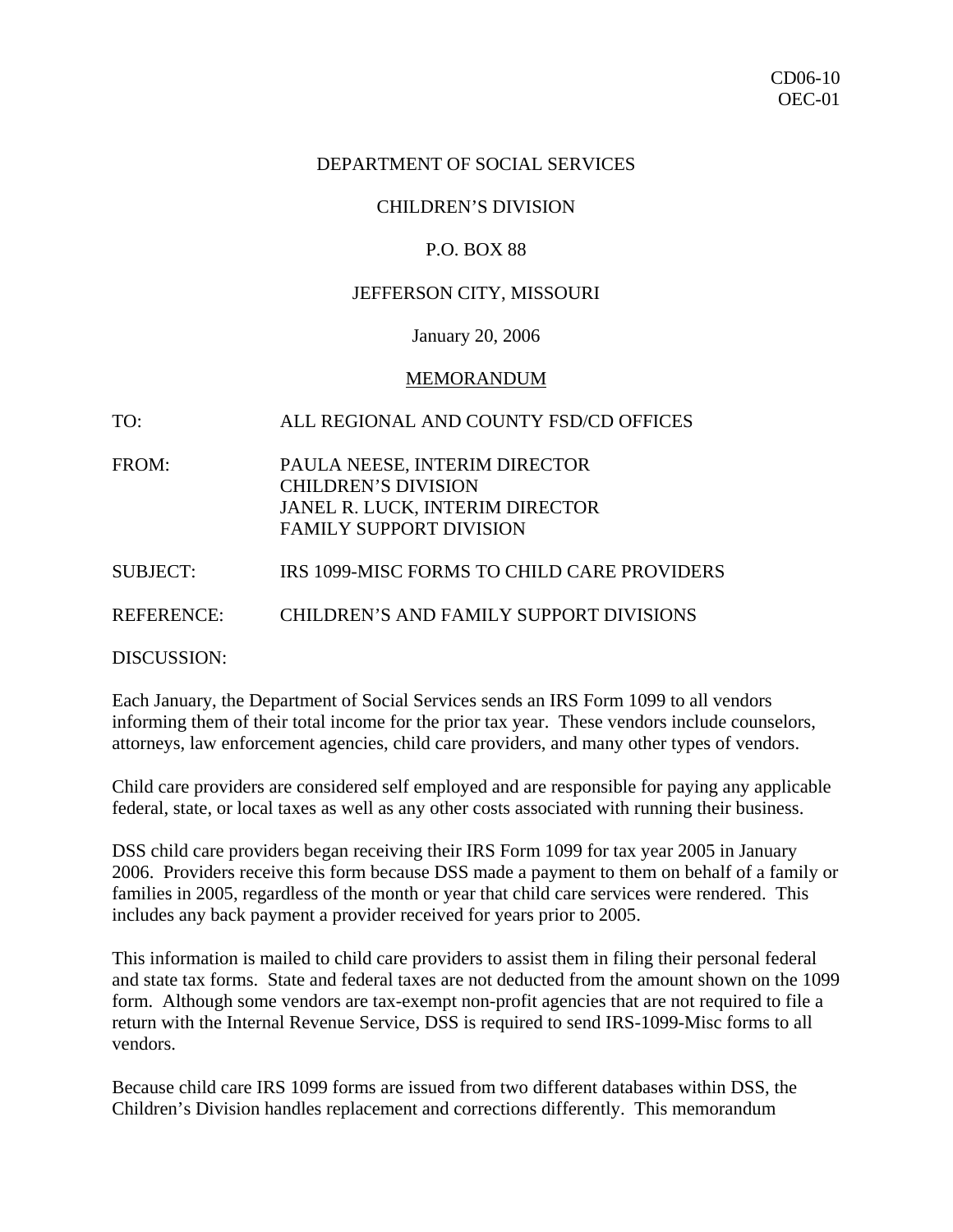discusses procedures for child care payments issued by the Family Support and Children's Divisions.

# **PAYMENTS REPORTED ON IRS-1099 FORMS**

The 1099 forms generated by FAMIS include child care payments made via FAMIS and any CSIPS child care payments marked as fund code 49 (Block Grant) on the CSIPS ZPAY screen.

Child care providers who received payment for eligible children under fund code 49 **and** fund codes other than 49 (alternative care, adoption subsidy, or other Protective Services categories) **will receive two IRS 1099 forms for tax year 2005. The separate IRS 1099 Forms will report different amounts the child care provider/facility received from each payment system (FAMIS/CSIPS)**.

Providers must combine the amounts from both 1099 forms to obtain the total dollars paid to them from the Department of Social Services. (View a [sample of the FAMIS generated IRS](http://www.dss.mo.gov/cd/info/memos/2006/10/1099_form.pdf)  [1099 Form](http://www.dss.mo.gov/cd/info/memos/2006/10/1099_form.pdf) in Adobe Acrobat).

# **FAMIS REPLACEMENT 1099 FORM REQUESTS**

The 1099 forms are mailed to providers' addresses, as they appear in the FAMIS Resource Directory and the Departmental Vendor System databases as of December 31, 2005.

## Process for Replacing FAMIS IRS 1099 Forms

Providers, who do not receive their FAMIS generated IRS 1099 Form by January 31, 2006, may request a replacement through your office or by calling 573-522-1385. If a request is made through your office, ask the provider to supply the following information:

- Name/Personal name or business name:
- Provider Vendor Number:
- SSN or TAX ID;
- Complete address as of December 2005, (number/street/city/state/zip code);
- Current complete address, if different from December 2005 address; and
- Current telephone number.

Staff responding to replacement requests may complete a [FAMIS 1099 Replacement/Information](http://www.dss.mo.gov/cd/info/memos/2006/10/2005_famis1099_replacement_information_form.doc)  [Form](http://www.dss.mo.gov/cd/info/memos/2006/10/2005_famis1099_replacement_information_form.doc) and email it to Amanda Gibbon at [Amanda.Gibbon@dss.mo.gov](mailto:%20Amanda.Gibbon@dss.mo.gov)

## Procedures for Replacing FAMIS IRS 1099 Forms

Providers are encouraged to allow sufficient time for mailing and time for the US Postal Service to return undeliverable forms to the Central Office before requesting a replacement 1099 form. Central Office does not issue replacements for lost FAMIS generated 1099 forms until February 1, 2006.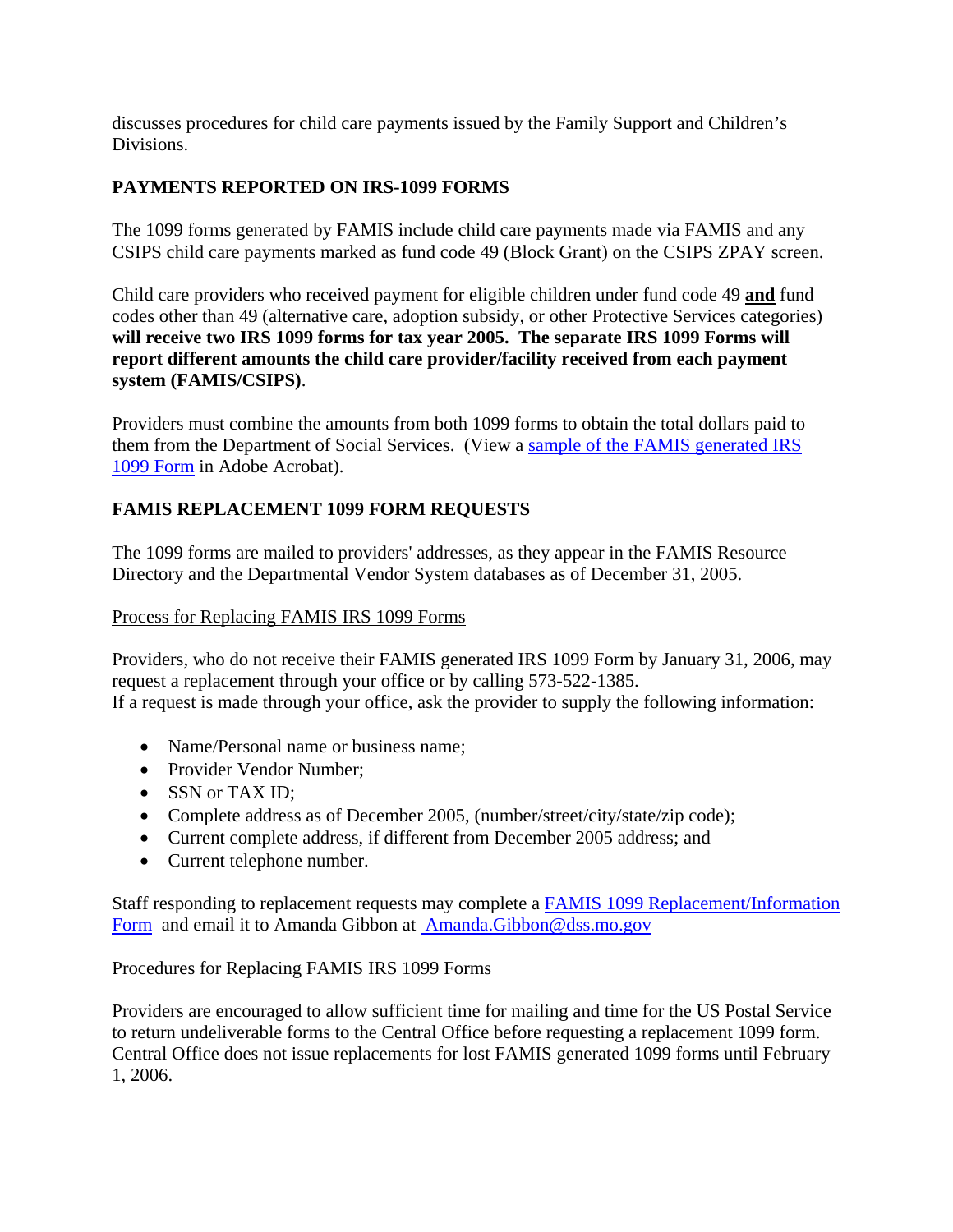Because IRS-1099 Forms are highly confidential documents, replacing a FAMIS 1099 form is considered when the following conditions are met:

- 1. Replacements may be sent if all of the information listed in section, "Process for Replacing FAMIS IRS 1099 Forms" can be verified in FAMIS or the Common Vendor System. **Only the child care provider may request a replacement of their IRS-1099 form**.
- 2. Replacement forms are mailed to addresses as they appear in FAMIS Resource Directory. Replacements are not mailed to an address that differs from the system address **until the new address is verified and the system is updated.**
- 3. When a child care provider requests that the replacement form be mailed to a new address, the provider must submit proof of their current and prior addresses.
- 4. Providers who contact Central Office, reporting address changes, are instructed to submit proof of their new address to their local DSS office. **Address changes must be verified prior to changing it in the system**.
- 5. Replacement forms are not sent or faxed to the provider's spouse, attorney, accountant, or other third party, without written consent from the provider.

NOTE: Central Office makes every attempt to mail replacements to providers as soon as possible. Due to the high volume of replacement requests, inform providers to anticipate their replacement 1099 form within three weeks from the date of their request.

# **FAMIS GENERATED IRS 1099 FORMS RETURNED TO CENTRAL OFFICE AS UNDELIVERABLE**

Each year, the United States Postal Service (USPS) returns a high volume of IRS-1099 forms to Central Office as undeliverable. The majority of these contain a USPS forwarding address label, giving the provider's new address. The returned 1099 forms will be returned to their respective county office via interagency mail. When child care providers call Central Office asking about a returned 1099, staff is instructing them to contact their local DSS office to pick up their FAMIS 1099 form.

## COUNTY RESPONSIBILITY FOR RETURNED FAMIS 1099 FORMS

When your county receives the undeliverable 1099 form with a USPS change in address or moved left no forward label, evaluate if it is appropriate to close the current registration because of a physical move.

If it is a licensed child care facility, compare the old and new addresses in MOHSAIC and notify your local DHSS/Bureau of Child Care Licensing District office when the USPS physical address does not match the facility physical location in MOHSAIC.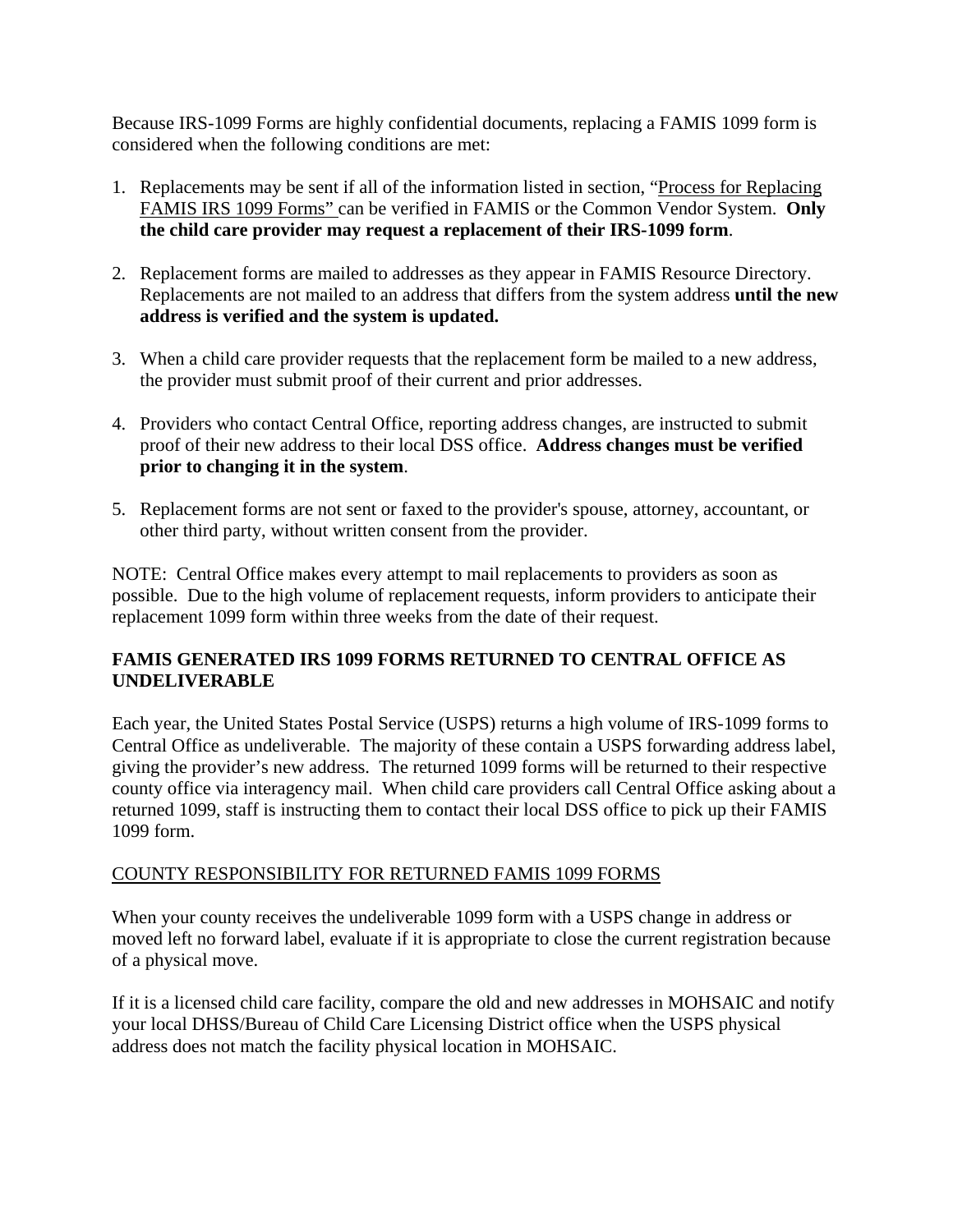Release the 1099 to the child care provider upon proof of identity. You may mail the returned form to the provider as long as the provider's address is verified (See Replacement Procedures, above).

**At no time should a Post Office box address be entered into the system as the provider's physical address or where care takes place**. FSD/CD staff may enter a verified Post Office box or any other street address as the mailing address for contracted and registered providers. Do not change the **physical address** of a licensed provider without approval from the Bureau of Child Care Licensing District office.

## **OTHER FAMIS GENERATED IRS 1099 FORM ISSUES**

When a provider calls about an:

- Incorrect dollar amount;
- Incorrect Social Security Number or Tax ID number; or
- Incorrect Name

Instruct child care providers to submit a brief statement of their 1099 issue along with proof of correct information to:

> Children's Division/Early Childhood Attn: 1099 Correction P.O. Box 88 Jefferson City, MO 65103

When this documentation is received at the local DSS offices, local staff is instructed to complete the [FAMIS 1099 Replacement/Information Form](http://www.dss.mo.gov/cd/info/memos/2006/10/2005_famis1099_replacement_information_form.doc) and mail it with the supporting verification to the Central Office at the above address.

No corrections are made to FAMIS 1099 IRS Forms without proof of the change from the provider. When the provider submits proof of the disputed issue, Central Office compares the documentation to the system information and a letter is sent to the provider informing them of the outcome.

Errors in income amount, name, or tax identification numbers cannot be resolved by a telephone call.

Reminder: A provider's tax identification number may be their personal Social Security number or a Federal EIN. The Federal EIN and SSN are both nine-digit numbers. An example of a Federal EIN format is 43-1234567.

Some providers also have a Missouri Department of Revenue sales tax exempt number, which is an eight digit number (12-123456). A provider may mistakenly submit their sales tax exempt number instead of their SSN or Federal EIN. If this occurs, you must request proof of their SSN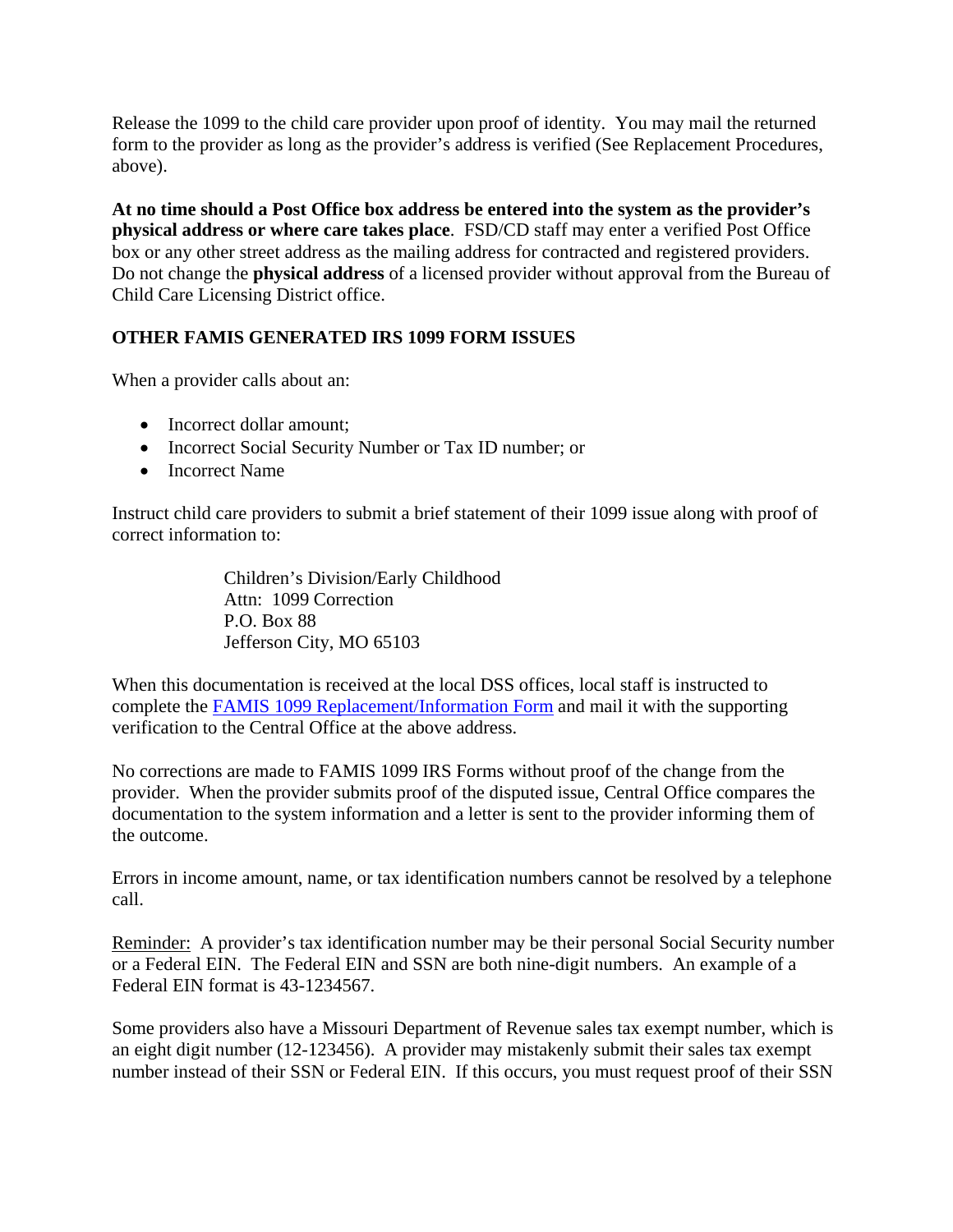or Federal EIN as these are the only acceptable numbers for tax reporting purposes. **The state sales tax exempt number is not valid for income tax reporting purposes.** 

# **MESSAGE TO PROVIDERS WITH FAMIS GENERATED IRS-1099 FORMS**

The FAMIS generated 1099 forms contain a message page informing providers that a direct deposit option is available for receipt of their child care payment. (View a [sample of the](http://www.dss.mo.gov/cd/info/memos/2006/10/1099_message_page.pdf)  [provider message](http://www.dss.mo.gov/cd/info/memos/2006/10/1099_message_page.pdf) in Adobe Acrobat reader.)

If a provider requests direct deposit, follow instructions outlined in IM Memorandum-#143 (2000) to enter the appropriate information in the system. http://dssweb/fsd[/manual/memos](http://dssweb/fsd/manual/memos_00/im143_00.html)\_00/im143\_00.html (Employee Access Only)

# **CHILDREN'S DIVISION/CHILD WELFARE IRS 1099 FORMS**

Children's Division/Child Welfare sends IRS 1099 forms to providers who were paid for child care, residential treatment, counseling, and other types of contracted services. Providers that received payment from the Legacy system for child care services (categorized as any fund code other than 49) receive a Children's Division/Child Welfare IRS 1099 form.

Please refer provider questions regarding their Children's Division/Child Welfare IRS-1099 form to 573-751-3823.

Providers may:

• Mail documentation about necessary corrections to the IRS 1099 form to:

Department of Social Services Management Services Section/Central Office Child Welfare-1099 Correction P.O. Box 2320 Jefferson City, MO 65103

• Or fax documentation to the attention of Central Office Payment Unit/1099 Correction to 573-522-5065.

## **NECESSARY ACTION:**

- Review with all appropriate FSD and CD staff.
- Establish a local process for releasing returned 1099 forms to providers as outlined in this memorandum.
- Follow instructions in IM-Memorandum #143 (2000) when processing direct deposit requests from child care providers.